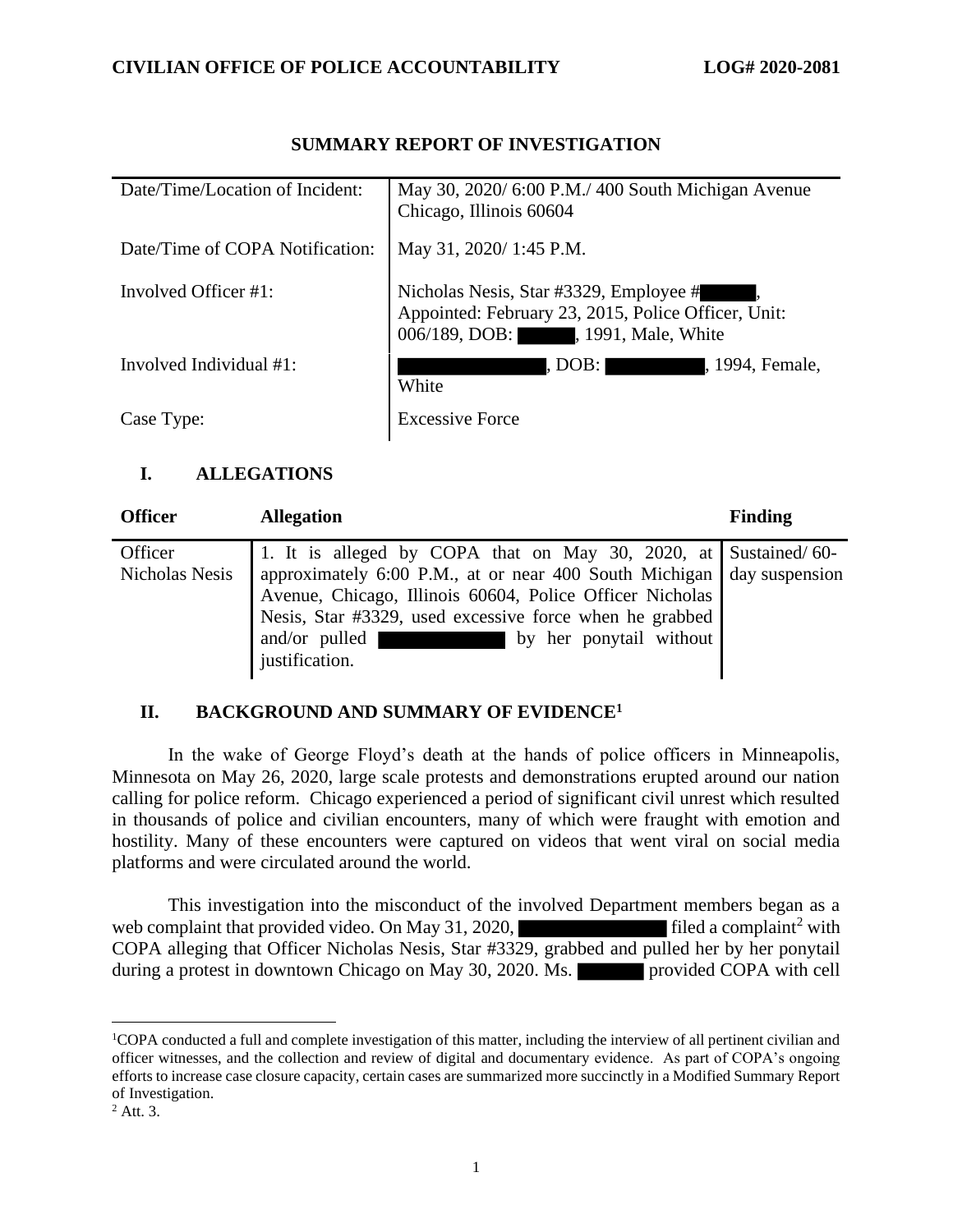#### **CIVILIAN OFFICE OF POLICE ACCOUNTABILITY LOG# 2020-2081**

phone video<sup>3</sup> of the interaction between her and Officer Nesis, as well as still images capturing Officer Nesis' name and likeness.<sup>4</sup> Ms. did not cooperate with COPA's investigation or provide a signed affidavit as she elected to obtain legal counsel.<sup>5</sup> On December 30, 2020, COPA received an affidavit override<sup>6</sup> and began a full investigation.

The cell phone video<sup>7</sup> shows Ms. B in front of a line of protestors, holding what appears to be a small cardboard sign. Officer Nesis is in front of a line of officers, holding his baton in front of him. Ms. and Officer Nesis are standing face to face, within inches of one another. As the officers attempt to move the protesters back, the video captures Officer Nesis use his baton to push Ms.  $\blacksquare$ <sup>8</sup> She takes several steps backward but her movement is limited by the crowd of protesters pushing forward. Officer Nesis reaches forward with his right hand and forcefully grabs Ms. by her ponytail, then quickly yanks her down and out of the camera frame.<sup>9</sup>

In his statement<sup>10</sup> to COPA, Officer Nesis stated, "The force was based on her continuously lunging and grabbing at my baton. In which case, I feared that she would get a hold of it, it would fall to the ground, somebody else may get a hold of it, in which case, that would become a weapon for her to use, somebody else to use, and thinking of my training in riot control, we are trained to remove agitators from the crowd and that's exactly what I did."<sup>11</sup> COPA asked Officer Nesis why he used his full wingspan to grab Ms.  $\blacksquare$  's ponytail instead of grabbing her wrist, forearm, or upper arm, which were closer to him, and Officer Nesis replied, "I believe that my intentions were to grab jacket, the collar of jacket, you know, the excess jacket of shoulders, but in those situations, you see what happens directly after this video. You get hit in the face with a cone. Like, the moment you remove somebody, the crowd is very agitated so when I got a hold of whatever I had, I removed her from the crowd. I didn't try to reassess."<sup>12</sup>

#### **III. ANALYSIS AND CONCLUSION**

COPA finds the allegation that Officer Nesis used excessive force when he grabbed and/or pulled by her ponytail, without justification, is sustained**.** Officer Nesis claimed Ms. was an agitator who was continuously lunging for his baton. The cell phone video provides compelling evidence that Ms. did not lunge for or grab at Officer Nesis's baton, nor did she make any other aggressive movements toward the officer. Ms. was holding a small cardboard sign, attempting to move backward but limited by the protesters pushing forward. The video does not show Ms. do anything to warrant Officer Nesis's use of force, and COPA finds Officer Nesis's account is not credible.

<sup>3</sup> Att. 11.

<sup>&</sup>lt;sup>4</sup> Att. 9. Note: Officer Nesis is wearing helmet #13406. In his statement, Officer Nesis said Star #13406 was formerly assigned to him. COPA obtained a star # history and confirmed this. Att. 16.

 $<sup>5</sup>$  Att. 6.</sup>

<sup>6</sup> Att. 13.

<sup>7</sup> Att. 11.

<sup>8</sup> Att. 11 at 00:02 seconds.

 $9$  Att. 11 at 00:22 seconds.

<sup>10</sup> Audio Att. 15, Transcript Att. 17.

<sup>&</sup>lt;sup>11</sup> Transcript Att. 17, pg. 12, lines 12-21.

<sup>12</sup> Transcript Att. 17, pg. 19, lines 6-14.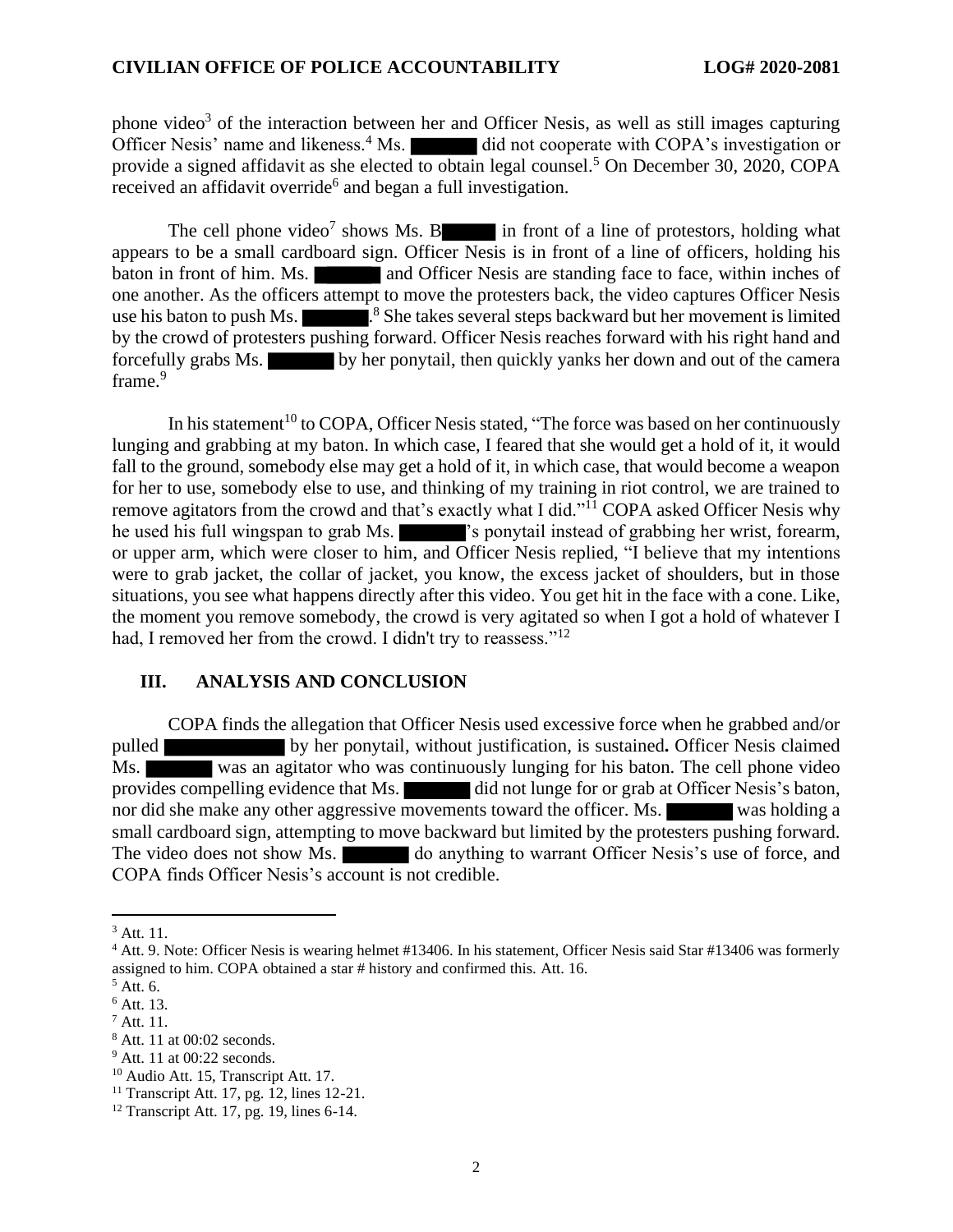Further, COPA finds Officer Nesis's explanation for grabbing Ms. by the ponytail to be insufficient. Officer Nesis stated he intended to grab Ms.  $\blacksquare$  's jacket, not her ponytail; however, the video evidence shows Officer Nesis extend his arm and reach directly for Ms. 's ponytail, not her jacket or collar. Under General Order G03-02-01, officers may only use force that is objectively reasonable, necessary, and proportional to the threat, actions, and level of resistance offered by a subject.<sup>13</sup> The policy mandates that officers use the least amount of force required under the circumstances to serve a lawful purpose.<sup>14</sup> In this case, Officer Nesis was within inches of Ms and could have grabbed her arms, hands, or body and safely removed her from the line of protesters. Instead, he chose to grab Ms. 's ponytail and pull her to the ground by her hair, a use of force that was neither necessary nor proportional. Additionally, Officer Nesis's actions violated G03-02-01, which permits the use of a takedown against active resistors and assailants *but not passive resistors* like Ms. <sup>15</sup> Therefore, COPA finds the allegation that Officer Nesis used excessive force against Ms. is **SUSTAINED** as being in violation of Department rules 2, 3, 8, 9, and 6.

#### **IV. RECOMMENDED DISCIPLINE FOR SUSTAINED ALLEGATIONS**

COPA has reviewed the complimentary and disciplinary history for Officer Nesis. COPA acknowledges that the dynamics of the protest created a chaotic and stressful environment for Officer Nesis; however, his actions served to inflame the situation rather than deescalated and were not aimed toward obtaining the protesters' compliance. For these reasons, COPA recommends a 60-day suspension.

Approved:



Andrea Kersten *Chief of Investigative Operations* 2/28/2021

Date

 $13$  G03-02-01 II (C).

 $14$  G03-02 (III)(B)(2).

<sup>15</sup> *See* G03-02-01 (IV)(B)-(C).